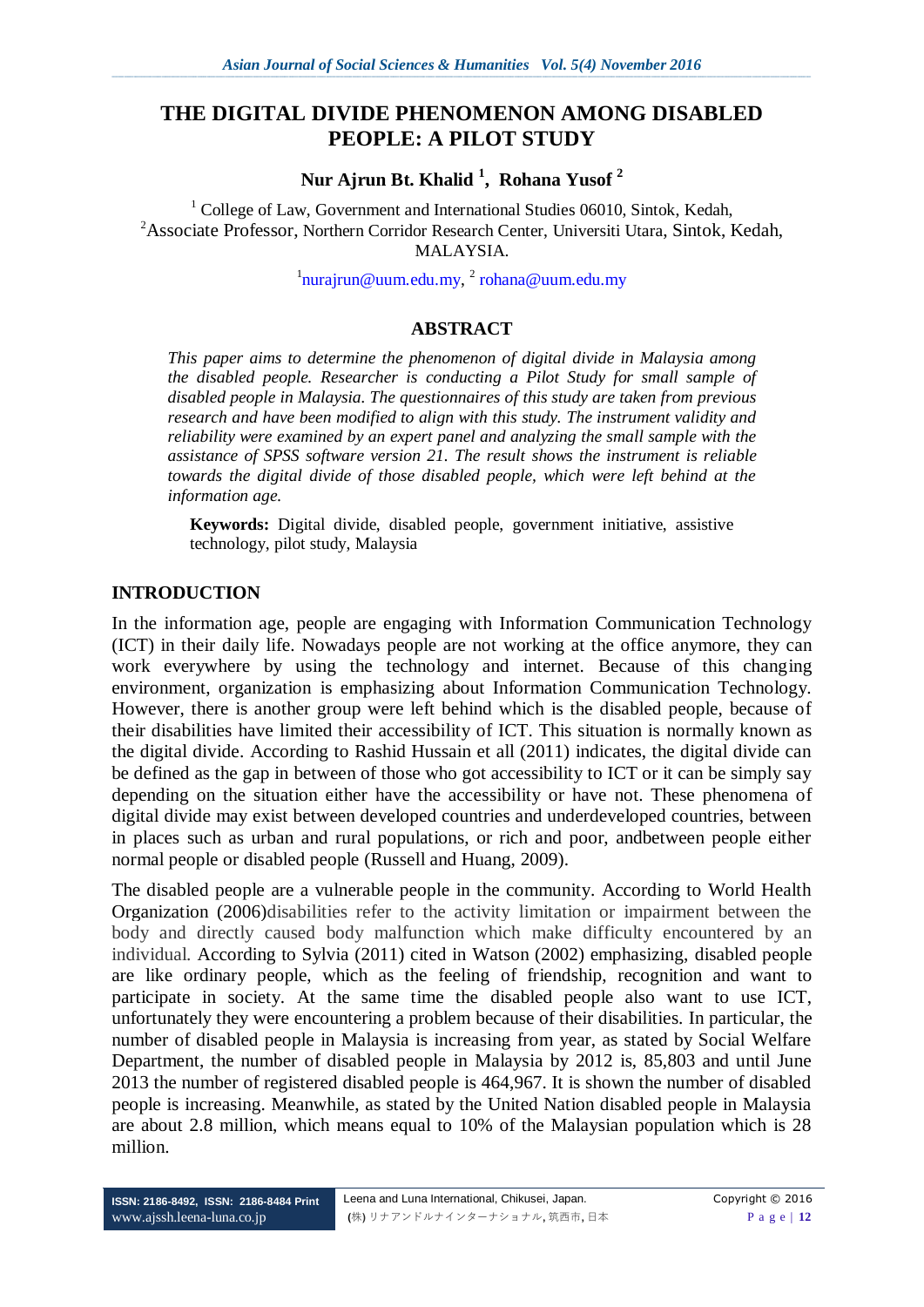On the other hand, ICT is a platform and good strategy which enabled the disabled person's inclusion into community nowadays. ICT can play roles as a signal for them to contribute in social and economic activities. ICT is a significant tool for bridging the divide in between of disabled and non-disabled people; it is because with ICT it will break the barriers of communication that might cause by disabilities or life long illness. Moreover, ICT will increase the confidence level of disabled people to survive in their daily life and directly led them to be independence. By the innovation of ICT is setting-out opportunities to make disabled person's life easier, each disabled individual will be an advantage via ICT, they can communicate and learn how to use ICT tools to benefit themselves.

In particular assistive technology is one of the tools to bridge the digital divide for disabled people. Assistive technology is a tool to help those disabled people to access ICT. The development of assistive technology such as computers, hardware and software is to help disabled people. Among the tools of assistive technology such as, head wands, eye trackers, screen trackers, screen readers, sip-and puff switches, speech synthesizers, experimental though controlled devices and voice recognition technology (VRT). Indeed, qualified disabled people with the assistance of assistive technology will make them able to compete with non-disabled people. Priority, in the field of communication, education and learning, ICT can play a positive role in order to create a solution to develop knowledge and skills of technology among disabled people, and it is shown a positive sign of ICT services will give advantages to the disabled people (Prabha 2007 p. 90).

Nonetheless, ICT policies vary depending on the level of the country either the country is developed or developing country. Malaysia government has launched an ICT policy which knows as National IT Agenda (NITA). NITA create a strategic framework to combat issues of accessibility and to create equity value of the people in Malaysia. In particular, Malaysians have Person with Disability Act 2008. This is a Law in Malaysia provided to protect disabled people rights. In this Act under Part Four it has stated clearly about the accessibility of disabled people towards ICT. Hereby, the Malaysian government has created one responsible department known as The Social and Welfare Department, which concern about the wellbeing of disabled people. This department will provide financial assistance for the disabled people in order to help them able to live independently. Hence, this paper is about to measure the reliability and validity among the factor of government initiative which is (policy, law and regulation, infrastructure, training and skills, and support organization) and assistive technology factor such as (experience, cost, training, knowledge, awareness) towards the factor that might create the digital divide (infrastructure, socioeconomic, expensive, awareness, amenities, and language).

In the research field, researchers will conduct a pilot study to the small scale of respondent which shared the same characteristic of real respondent or big scale of respondent (Gay, Mills) & Airasian 2006). In this study researcher had conducted a pilot study to meet the objectives of reliability and validity of the instrument and to get a view into the real situation of the actual study. Thus, the researcher will able to make adjustments regarding the problems of the full research. A pilot study is very crucial because it will able to detect the weakness of the research design. In order to have the goodness of the data, a pilot study is the useful instrument testing and the result is established for the next data analysis in this study (Glenn, Anne, Lorne, & Sonya, 2003). At the end of this paper presents the result of pilot study regarding the factors which have caused the phenomenon of the digital divide among disabled people in Malaysia.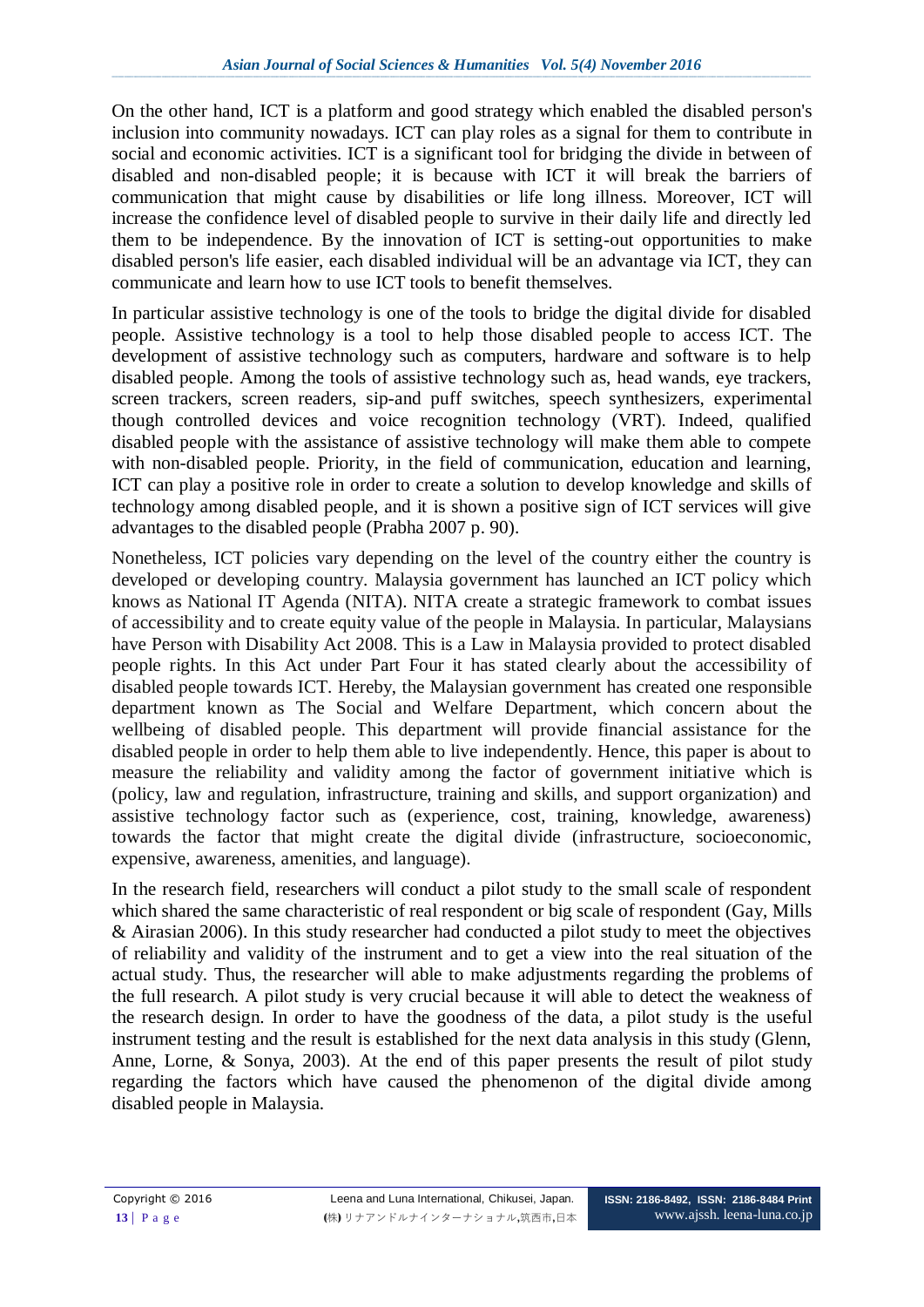#### **METHODOLOGY**

This article is emphasizing on pilot study and in the progress of research about disabled people in Malaysia. The respondent of this study was randomly selected in the area of Kedah States. This is in line with the recommendation by Malhotra (2008) that the sample size for pre-test is normally small, ranging from 15-30 respondents. Meanwhile, according to Donald and Pamela (2003) appropriate sample size for conducting a pilot study may range from 25 to 100 respondents. Hence, the total of 40 copies of the questionnaire was personally distributed and only 30 were returned. The internal consistency of this reliability is measured using Cronbach's Alpha. Highly recommended according to Sekaran and Bougie (2010) Cronbach's alpha coefficient is a popular test of inter-item consistency reliability. In particular, the statistic provides an indication of the average correlation among all of the items that make up the scale. Values range from 0 to 1 with higher values indicating greater reliability.Reliabilities less than 0.50 are considered to be underprivileged, those in the 0.60 and 0.70 ranges are considered as conventional, and those over 0.80 are considered good questionnaires and reliable data. The data in this study were analyzed via SPSS version 21 for windows. Before the questionnaires for pilot study have to be distributed, the draft was submitted and discussed with the expert panel (professor and lecturer) during defence proposal session for content and face validity, meanwhile the questions have been shown to the typical respondent which are disabled people at the University Utara Malaysia to check the clarity of the questions. The questionnaires are covered by the consent letter of collection data from postgraduate school of UUM. The whole process took within the period of 4 months March till July 2014.

#### **Instrumentation and Measurement of Variables**

A close ended which is structured questionnaire of Likert scale 1 until 5 were distributed in the study. Most item of the questionnaire is targeted to measuring the digital divide phenomenon from the perspective of respondents. Likert-type scale are more appropriate and reliable (Alreck and Settle, 1995; Miller, 1991). The length scaleis an important measurement of reliability the data and longer scale, such as 11 scales are not necessarily reliable for the data because it may cause confusing to the participants, indeed the scales of 5 lengths are more reliable (Darbyshire and McDonnalld, 2004). Even though, the respondent had their freedom to answer the question by sticking their answer at midpoint which is at scales number 3. According to Krosnick and Fabrigar (1997) and Schuman and Presser (1981) a midpoint scale will give respondent feel comfortable to express their feelings to answer the questions because the target respondent might not be educated and it is believed the midpoint scale will reduce the stress of respondent. Meanwhile, by giving the respondents midpoint chooses to answer it will help to reduced researcher bias and directly the quality of the data will increase.

Among the independent variables need to be examined in this study are: government initiative which is about (policies, law and regulations, infrastructure, training and skills and support organization) and other independent variables is assistive technology which is about (experience, cost, training provided, knowledge and awareness) and other independent variables is the demographic factor of respondent. Meanwhile, those are the variables to examine the dependent variables of the digital divide. Accordingly the questionnaire of this study is made up in four sections. In the first section consists the question of demographic factors, in section two consists 20 questions to measure government initiative. Meanwhile, in section three have 30 questions to measure the assistive technology. Next, in section four to measure the digital divide have 25 questions.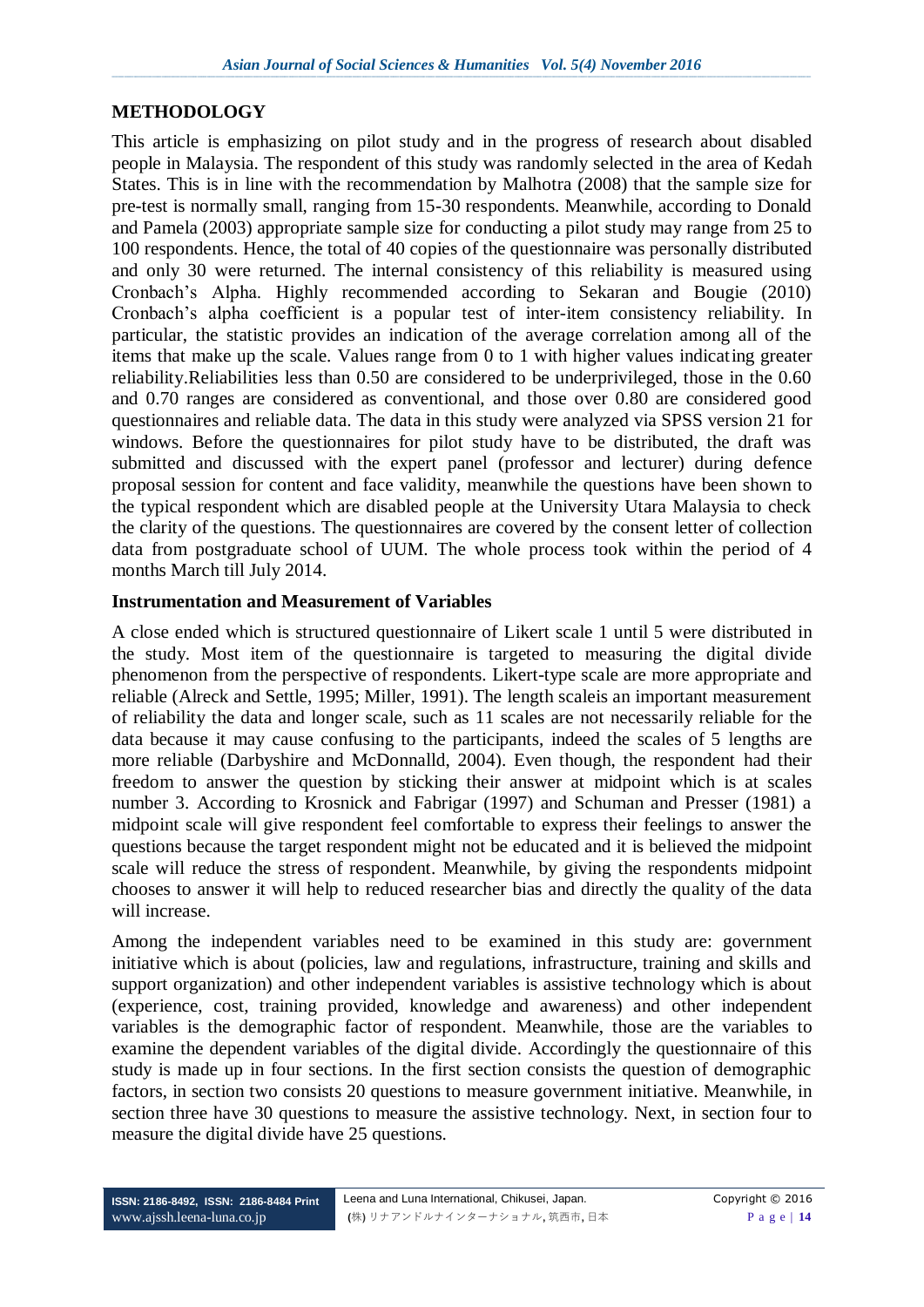## **RESULTS OF VALIDITY AND RELIABILITY TESTS**

## **Content, Face and Exploratory Factor Analysis Validity**

The study needs, validity analysis to examine the data gather is valid for further analysis, and to publish the result. Meanwhile, according to Patton (2002) the validity or reliability is important either in qualitative or quantitative research. Through validity examination researcher can determine either the study is truly measured the objective and the question of their studies by the right measurement or not (Joppe, 2000, Hair, Black, Babin & Anderson, 2010). Similarly, the concept of validity in research or any studies have been discussed more than 60 years ago. Validity can be defined as to what extent the instrument measured what is supposed to measure and to the degree of the theory support the test scores (Validity, n.d).In this study, researchers conducting face validity and content validity where the content have been checking through colloquium session, which attended by the professor, associate professor, doctorate and postgraduate student, and the instrument for this study have gone pilot study with the same characteristic in the real populations. According to Sekaran and Bougie (2010), indicated, the content and face validity should involve consultation with the expert panel in order to pass the suitability of the selected items to measure. Meanwhile, in this study, Exploratory Factor Analysis (EFA) validity have been analyzed to measuring the new theoretical framework of this study and factor analysis is used to clarify the dimensionality to interpret the data and reduced the underlying variables (Rietveld and Van Hout, 1993 p254). The EFA analysis has been conducted before the data have checked for cronbach alpha. It is shown; in table 3 the result of EFA while some of the overlapping factors have been deleted. Similarly, according to Darlington (2004) factor analysis is useful to organize and modified the questionnaire and the priority to the questionnaire are used include a lot of questions or variables.

### **Reliability Test**

Reliability refers to whether an instrument is consistent, stable and free from error and it is crucial to determine consistency and stability of the data. The result of the study can be reproduced in the same methodology and will represent the population then it is considered the studies are reliable (Joppe (2000) in Nahid Golafshani (2003) p. 2). Moreover, the reliability is the concept of testing the quality of the result (Nahid Golafshani, 2003, p. 5). According to Sekaran and Bougie (2010), in general, reliabilities less than 0.50 are considered to be underprivileged, those in the 0.60 and 0.70 range are considered as conventional, and those over 0.80 are considered good questionnaires and reliable data. In other words, the closer Cronbanch's alpha is to 1, the higher internal consistency reliability of the questionnaires. Similarly, according to Hair, Money, Samouel, and Page (2007) detect, generally researcher found out that the value of 0.70 as a minimum, however, lower coefficients of 0.50 are acceptable. After conducting reliability test data using SPSS version 21, researcher found that all variables possess a high reliability starting from 0.6 to 0.9. Table 1 shows the summary of the reliability results.

Moreover, in table 2 showed majority respondent is male than female. Given that this study is conducted in the states of Kedah. With regard to this study, respondent is unrestricted to the educational level and types of disabilities. This is in line with the majority the respondents are at the university and some of the respondents are at the secondary level and the rest is just primary school level. Meanwhile the respondent has mostly had an experience of using Information Communication Technology. This means that majority of the respondent have relevant experience to comment and answer the questions.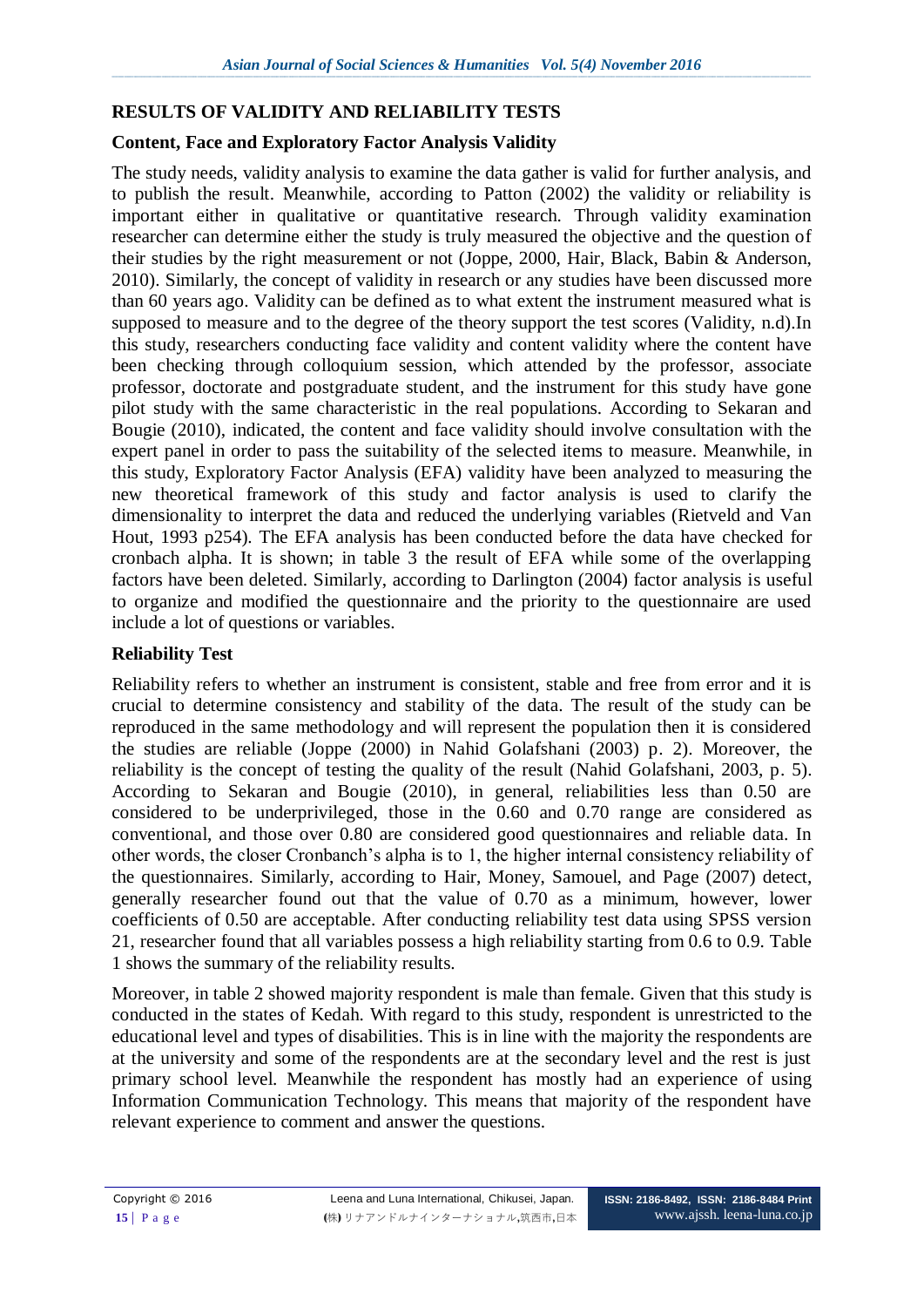#### **CONCLUSION**

As noted earlier, this paper is aimed to measuring the reliability and validity of the instrument on an ongoing research towards large sample size. In particular, both validity and reliability were conducted which actually improved the questions in fact, the question is not in close ended after the meeting with panel and expert and input during meeting with the respondent for the pilot test. On the other hand, after collecting the data for the pilot test, researcher was conducted exploratory factor analysis and some of the factors were deleted through EFA analysis and the Cronbach Alpha is well known above 0.6.

### **REFERENCES**

- [1]. Alreck, P.L., & Settle, R.B. (1995). The survey research handbook. Second edition, Boston: Irwin
- [2]. Darbyshire, P., & McDonald, H. (2004). Choosing response scale labels and length: Guidance for researchers and clients*. Australasian Journal of Market Research*, 12 (2), 17-26 Retrieved May 20, 2014 from http://dro.deakin.edu.au
- [3]. Darlington., R., B. (2004). Factor analysis. Retrieved December 6, 2014, from [http://comp9.psych.cornell.edu/Darlington/factor.htm.](http://comp9.psych.cornell.edu/Darlington/factor.htm)
- [4]. Department of Social Welfare (2005). Services for People with Disabilities, Kuala Lumpur: Legal and Advocacy Division.
- [5]. Department of Social Welfare (2006). Rehabilitation Centre for the Orthopaedically Handicapped. Center, Kuala Lumpur: Legal and Advocacy Division.
- [6]. Donald, R. C., & Pamela, S. S. (2003). *Business research method*. Singapore: Mc Graw Hill
- [7]. Gaye, L. R., Mills, G. E., & Airasian, P. (2006). Educational research: Competencies for analysis and applications (8th Ed.). Upper Saddle River, New Jersey: Pearson Educational International Inc
- [8]. Glenn, G., Anne, G., Lorna, M., & Sonya, O. (2003). *Reconceptualising the objectives of a pilot study for clinical research.* Retrieved January 12, 2015 from [http://www.journalof](http://www.journalof/) nursingstudies.com.
- [9]. Golafhani., N. (2003). Understanding reliability and validity in qualitative research. The Qualitative Report. 8(4), 597-607. Retrieved September 20, 2014, from http://www.nova.edu/ssss/QR/QR8-4/golafshani.pdf
- [10]. Hair, J. F., Black, W. C., Babin, B. J., & Anderson, R. E. (2010). Multivariate data analysis: A global perspective. London: Pearson.
- [11]. Hair, Jr., J. F., Money, A. H., Samouel, P. & Page, M. (2007). Research methods for business. Chichester: John Willey & Sons Ltd**.**
- [12]. Joppe, M. (2000). *The Research Process*. Retrieved August 14, 2014, from <http://www.htm.uoguelph.ca/MJResearch/ResearchProcess/Validity.htm>
- [13]. Krosnick, J.A., & Fabrigar, L.R. (1997). Designing rating scales for effective measurement in surveys. In L. Lyberg, P. Biemer, M. Collins, E. De Leeuw, C. Dippo, N. Schwarz and D.Trewin (Eds.), Survey measurement and process quality. New York: John Wiley & Sons, Inc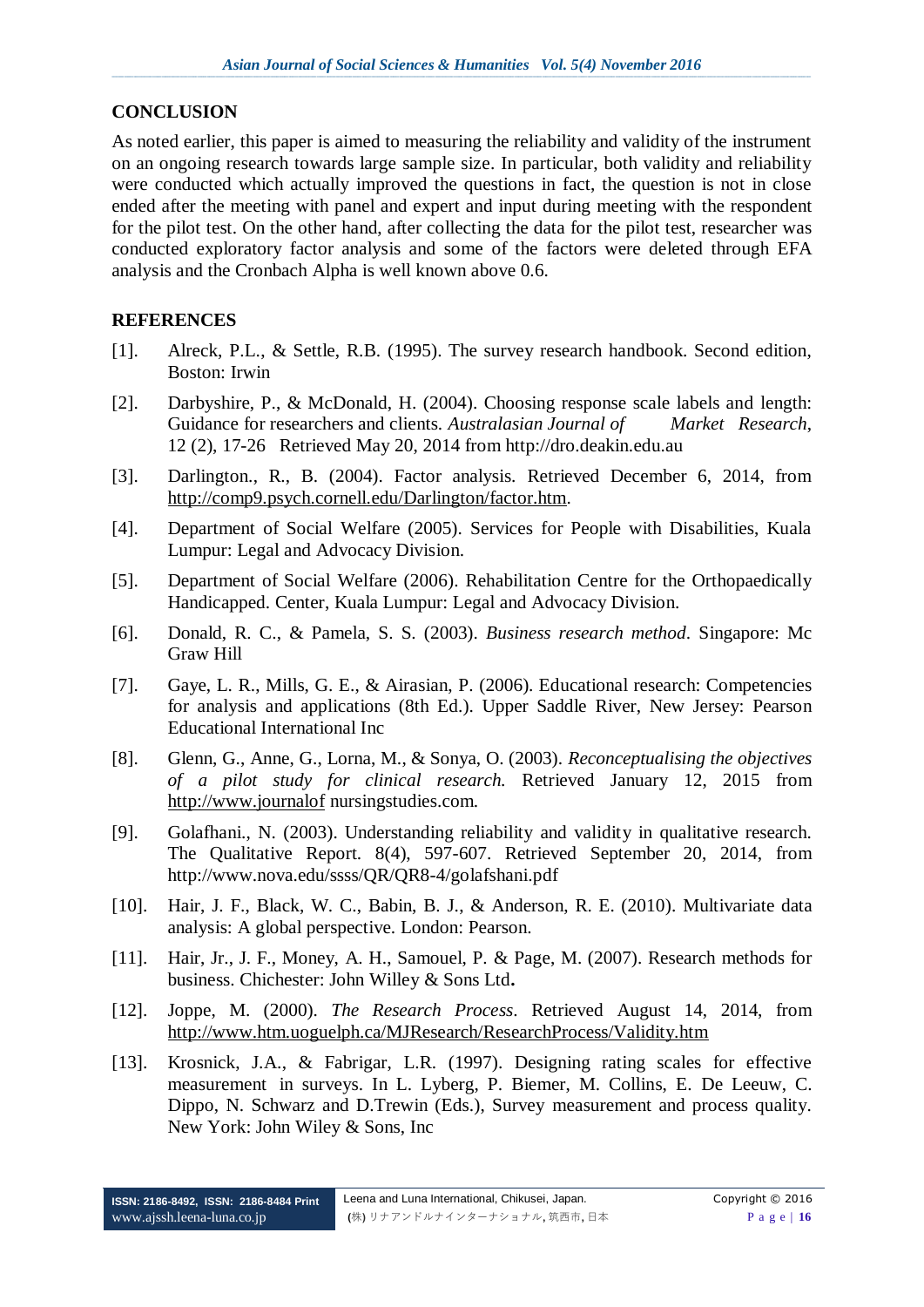- [14]. Malhotra., N. K. (2010). Marketing research: An applied orientation  $6^{th}Ed$ . New Jersey: Pearson Prentice Hall.
- [15]. Miller., J., M. (n.d). *Reliability and validity.*Retrieved September 29, 2014, from http://www.michaeljmillerphd.com/res500\_lecturenotes/reliability\_and\_validity.pdf
- [16]. Patton, M. Q. (2002). Qualitative evaluation and research methods (3rd Ed.). Thousand Oaks, CA: Sage Publications, Inc.
- [17]. Prabha. R. (2007). *Critical factors influencing employment of disabled persons in Malaysia*. PhD Thesis. University of South Australia. Retrieved January 18, 2014, from http:ura.unisa.edu.au.
- [18]. Rashid H., Syed. W.,A.,S., Sheeraz., A. & M., A.,S. (2011). Policy guidelines to bridging the digital divide for people with disabilities. *Journal of Basic and Applied Scientific Research.* 1(12), 2711-2716
- [19]. Rietveld, T. & Van, H., R. (1993). Statistical techniques for the study of language and language behavior. Berlin, New York: Mounton de Gruyter.
- [20]. Russell., & Huang., (2009). Libraries role in equalizing access to information. Library Management. 30 (1/2). pp 69-76
- [21]. Schuman, H., & Presser, S. (1981). Questions and answers in attitude surveys. New York: Academic Press.
- [22]. Sekaran, U., & Bougie, R. (2010). *Research methods for business: A skill building approach*. New York: John Wiley & Sons
- [23]. Sylvia., S. (2011). Staying safe while on the move: Exploring differences in disabled and non-disabled young people's perceptions of the mobile phone's significance in daily life. 19(1), 91-109. Retrieved October 21, 2014, from [www.sagepub.com.eserv.uum.edu.my](http://www.sagepub.com.eserv.uum.edu.my/)
- [24]. Validity. (n.d) Retrieved April 20, 2014, from [http://www1.appstate.edu.](http://www1.appstate.edu/)
- [25]. WHO-ICF 2006, World Health Organization: International of Functioning, Disability and Health (ICF), United Nations, retrieved February 12 2014, from http://www.who. int/classifications/icf/en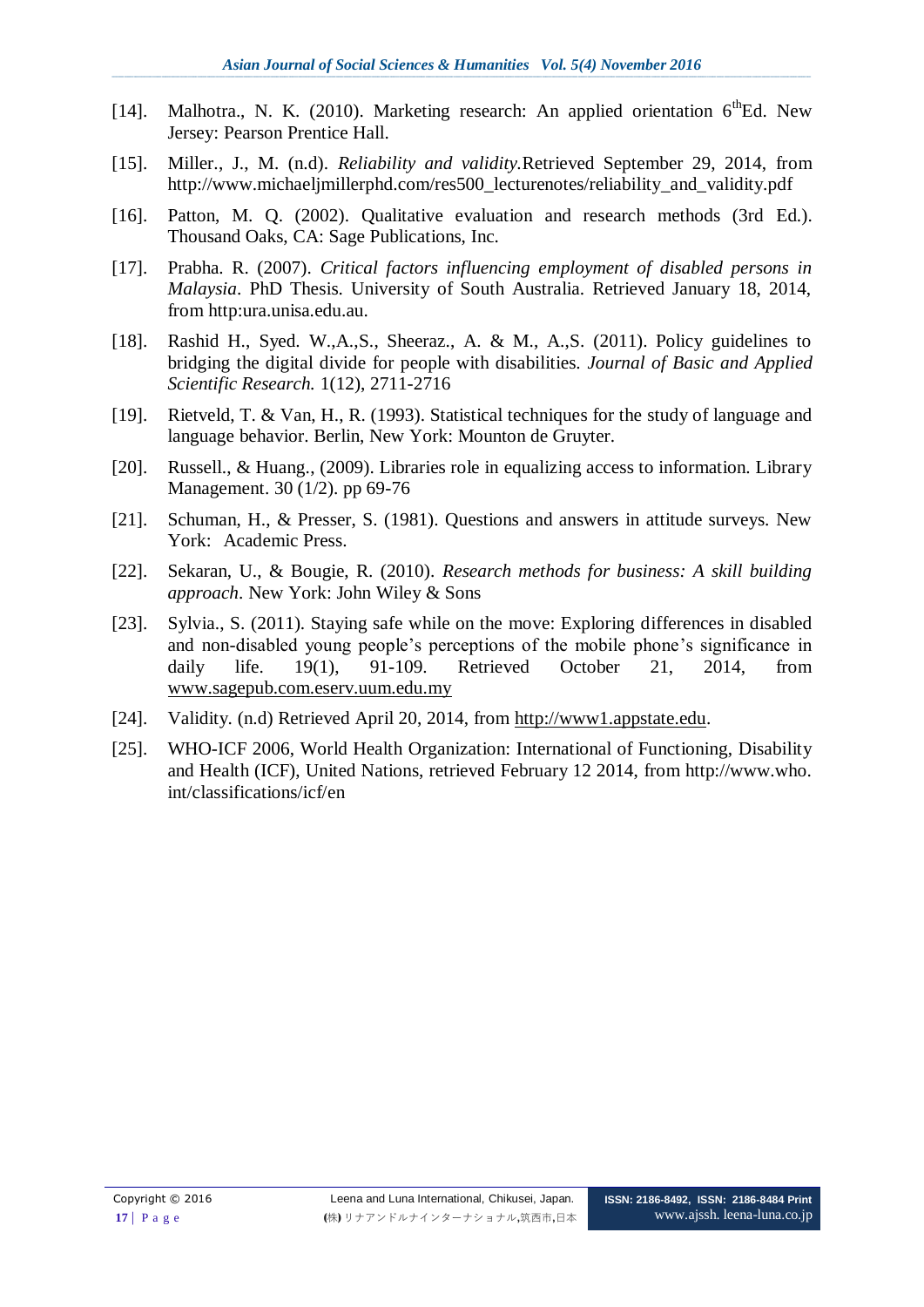### **APPENDIX**

| Variables             | Factor               |   | Number of items Cronbach's Alpha |  |
|-----------------------|----------------------|---|----------------------------------|--|
| Government initiative | Policy               | 4 | 0.926                            |  |
|                       |                      |   | 0.899                            |  |
|                       | Law and regulation   | 4 | 0.661                            |  |
|                       | Infrastructure       | 4 | 0.791                            |  |
|                       | Training and skills  | 4 | 0.741                            |  |
|                       | Support organization | 5 |                                  |  |
|                       | Experience           | 8 | 0.865                            |  |
|                       | Cost                 | 6 | 0.716                            |  |
| Assistive technology  | Training             | 4 | 0.709                            |  |
|                       | Knowledge            | 6 | 0.909                            |  |
|                       | Awareness            | 6 | 0.885                            |  |
| Digital divide        | Infrastructure       | 5 | 0.702                            |  |
|                       | Socioeconomic        | 4 | 0.882                            |  |
|                       | Expensive            | 3 | 0.838                            |  |
|                       | Awareness            | 4 | 0.705                            |  |
|                       | Amenities            | 4 | 0.677                            |  |
|                       | Language             | 3 | 0.845                            |  |

#### **Table 1: The Summary of Reliability Analysis**

### **Table 2(Part-I): Respondent Demographic Profile.**

| Demographic Variables  |                         | Frequency      | Percentage |
|------------------------|-------------------------|----------------|------------|
|                        |                         | $(N=30)$       | $(\%)$     |
| Gender                 | Male                    | 16             | 53.3       |
|                        | Female                  | 14             | 46.7       |
| <b>Marital Status</b>  | Single                  | 19             | 63.3       |
|                        | Married                 | 11             | 36.7       |
|                        | Malay                   | 26             | 86.7       |
| Race                   | Chinese                 | 3              | 10.0       |
|                        | Indians                 | $\mathbf{1}$   | 3.3        |
| Religion               | <b>Islam</b>            | 25             | 83.3       |
|                        | <b>Buddhism</b>         | 3              | 10.0       |
|                        | Christianity            | 1              | 3.3        |
|                        | Hinduism                | $\mathbf{1}$   | 3.3        |
| Occupation             | Government              | 4              | 13.3       |
|                        | Private                 | 8              | 26.7       |
|                        | Unemployed              | 18             | 60.0       |
| Age                    | Under 21 years old      | $\overline{0}$ |            |
|                        | 21-30 years old         | 23             | 76.67      |
|                        | 31-40 years old         | 4              | 13.33      |
|                        | 41-50 years old         | $\overline{2}$ | 6.67       |
|                        | 51 years old and above  | 1              | 3.33       |
| <b>Education Level</b> | <b>Primary School</b>   | 3              | 10.0       |
|                        | <b>Secondary School</b> | 12             | 40.0       |
|                        | University or College   | 15             | 50.0       |

**ISSN: 2186-8492, ISSN: 2186-8484 Print** www.ajssh.leena-luna.co.jp

Ĭ.